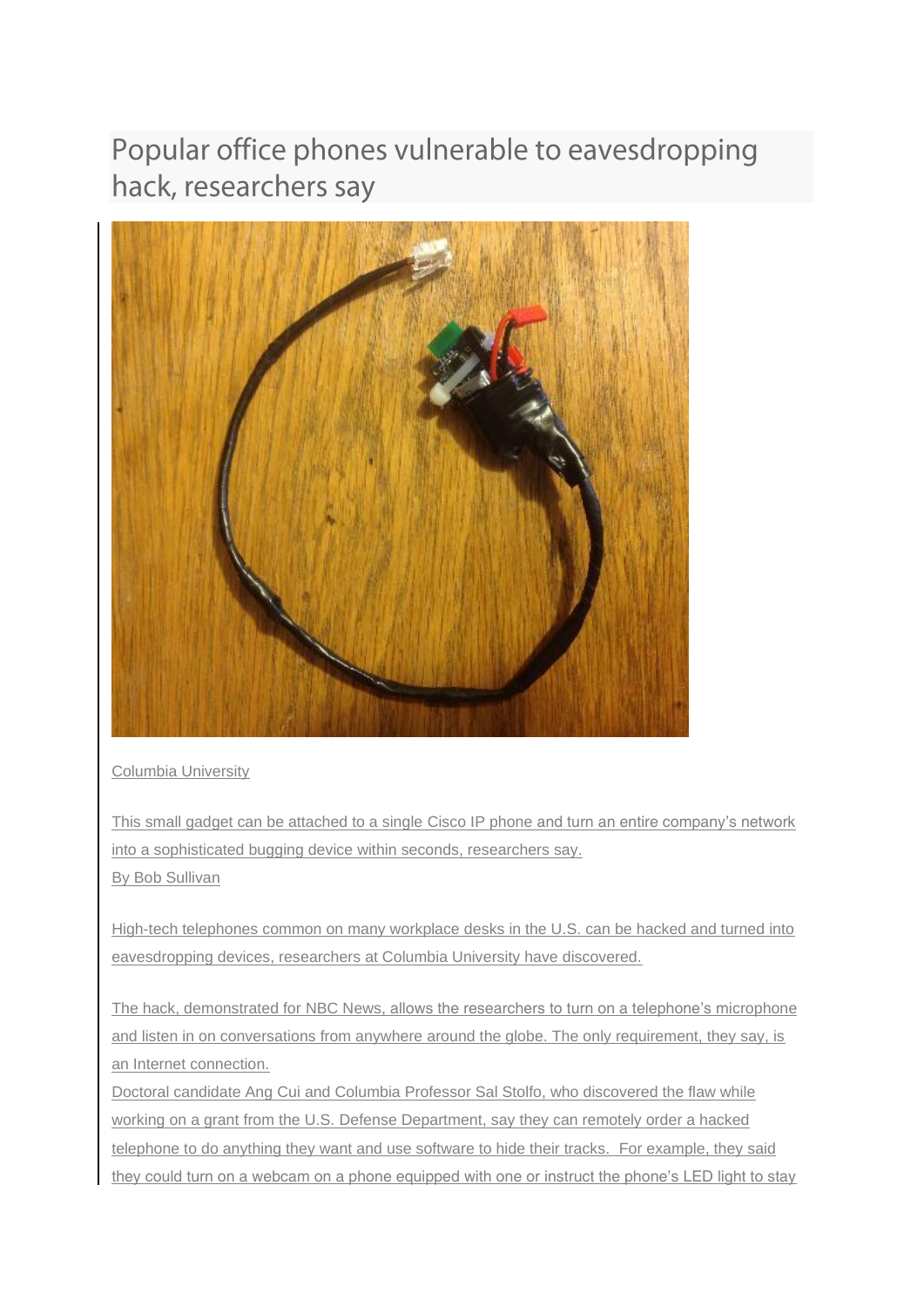dark when the phone's microphone has been turned on, so an eavesdropping subject wouldn't be alerted that their phone has been hacked.

The flaw involves software running on Cisco's popular Internet Protocol telephones. Cisco acknowledged the flaw in a statement to NBC News, but wouldn't say how many of its phones were impacted. In a blog post earlier this year, the company — the leading IP phone maker, with about one-third of the market – said it had just surpassed 50 million in phone sales.

In a vulnerability announcement sent to paying customers in December, Cisco listed 15 phone models impacted by the problem.

"You can imagine the implications of this," Stolfo said of the vulnerability. "Anything that is said behind closed doors isn't private, no matter how sensitive the conversation is. There is no privacy. How can you conduct business like that?"

Cisco's statement indicated that the company is working on a fix, and the firm told NBC News that it planned to issue a security bulletin next week. But Stolfo said he is "very worried about the speed with which Cisco is handling this."

**In a demonstration of the phone hack at the Chaos [Communications](http://www.youtube.com/watch?v=f3zUOZcewtA) Conference** Dec. 29 in Germany, Cui showed examples of Cisco phones being used in government and military applications, though he noted there is no way to know if those phones were vulnerable to the attack. "On the dark side, these phones are sold worldwide," Stolfo said. "Any government that would like to peer into the private lives of citizens could use this. This is a great opportunity to create a low-cost surveillance system that is already deployed. It's a monitoring infrastructure that's free, when you turn these into listening posts."

The research was conducted under a grant from the Defense Advanced Research Projects Agency (DARPA), an arm of the Defense Department devoted to computer security, and conducted at the Computer Science Department of Columbia University's School of Engineering and Applied Science. **The same lab caused a global stir in 2011 when it [published](http://redtape.nbcnews.com/_news/2011/11/29/9076395-exclusive-millions-of-printers-open-to-devastating-hack-attack-researchers-say?lite) a hack of Hewlett [Packard](http://redtape.nbcnews.com/_news/2011/11/29/9076395-exclusive-millions-of-printers-open-to-devastating-hack-attack-researchers-say?lite) printers**.

"We consider this to be much more dangerous than the printer hack," Stolfo said, "because of what you can do with the phone."

In a demonstration conducted last week for NBC News, Cui showed how a small device pre-loaded with software and plugged into a port on the Cisco phone could rewrite the IP phone's software within seconds. In the scenario he described, a would be hacker would need to access a phone for only a few moments – a phone on a secretary's desk, for example – to conduct the attack.

**Full [technology](http://www.msnbc.msn.com/id/3032118/ns/technology_and_science/) and science coverage from NBC News**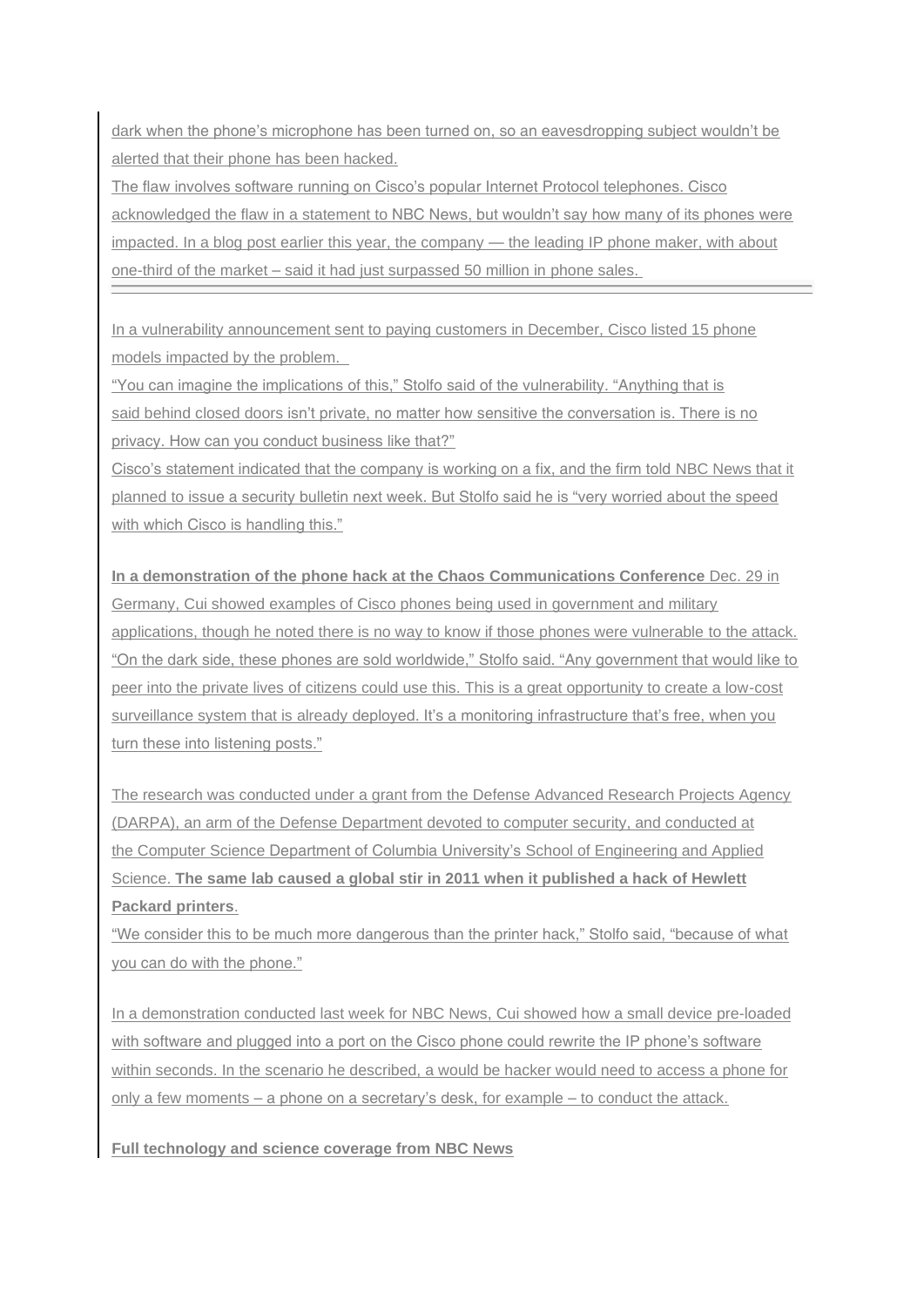The Columbia lab focuses on so-called "embedded devices" — computer chips in non-PC gadgets, such as televisions, thermostats or telephones. Increasingly, all these gadgets are networked and connected to the Internet, and therefore can be hacked remotely.

"These phones are really general purpose computers jammed into a plastic case that makes you think it's a phone," Cui said. "Just because it doesn't have a keyboard doesn't make it less of a computer."

Cisco's IP phones — and other models that use the same chipset — are open to attack because they routinely connect to a central server looking for updated instructions, according to Cui. That creates an avenue for a hacker to insert rogue code, he said.

The phones run a proprietary adaptation of the popular Unix operating system called CNU, but any programmer familiar with Unix could write code for the phone and tell it to perform any function, Cui said.

"The phones are listening to a network waiting for a command. They are actively saying, 'Does anybody have any code for me to run?'" said Stofo.

In an initial statement to NBC News, Cisco said that all Cisco IP phones "feature a hard-wired light that will alert the user whenever the microphone is active," meaning it would warn any users that their phone's microphone had been turned on. But the Columbia researchers dispute that, and showed NBC News a hacked phone that showed no evidence the microphone had been activated while they were eavesdropping on a conversation.

"There is no hard-wired light," Cui said. "Everything is controlled by the software."

After viewing Cui's demonstration in Germany, Cisco issued an updated statement to NBC News backing away from its disagreement on the LED light issue, saying it "wasn't directly relevant."

But the researchers and Cisco still disagree about potential methods of attack.

Cisco said hackers would generally need physical access to a telephone in order to begin an attack, with rare exceptions.

"(Remote attack would require) the combination of authenticated remote access and non-default device settings," Cisco said. "No default account exists for remote authentication and devices configured for remote access must use administrator-configured credentials."

Stolfo said, however, that a hacker would need physical access to only a single phone on the network — a receptionist's phone, for example, or a phone at the home or a remote worker — to gain access to a company's entire phone network.